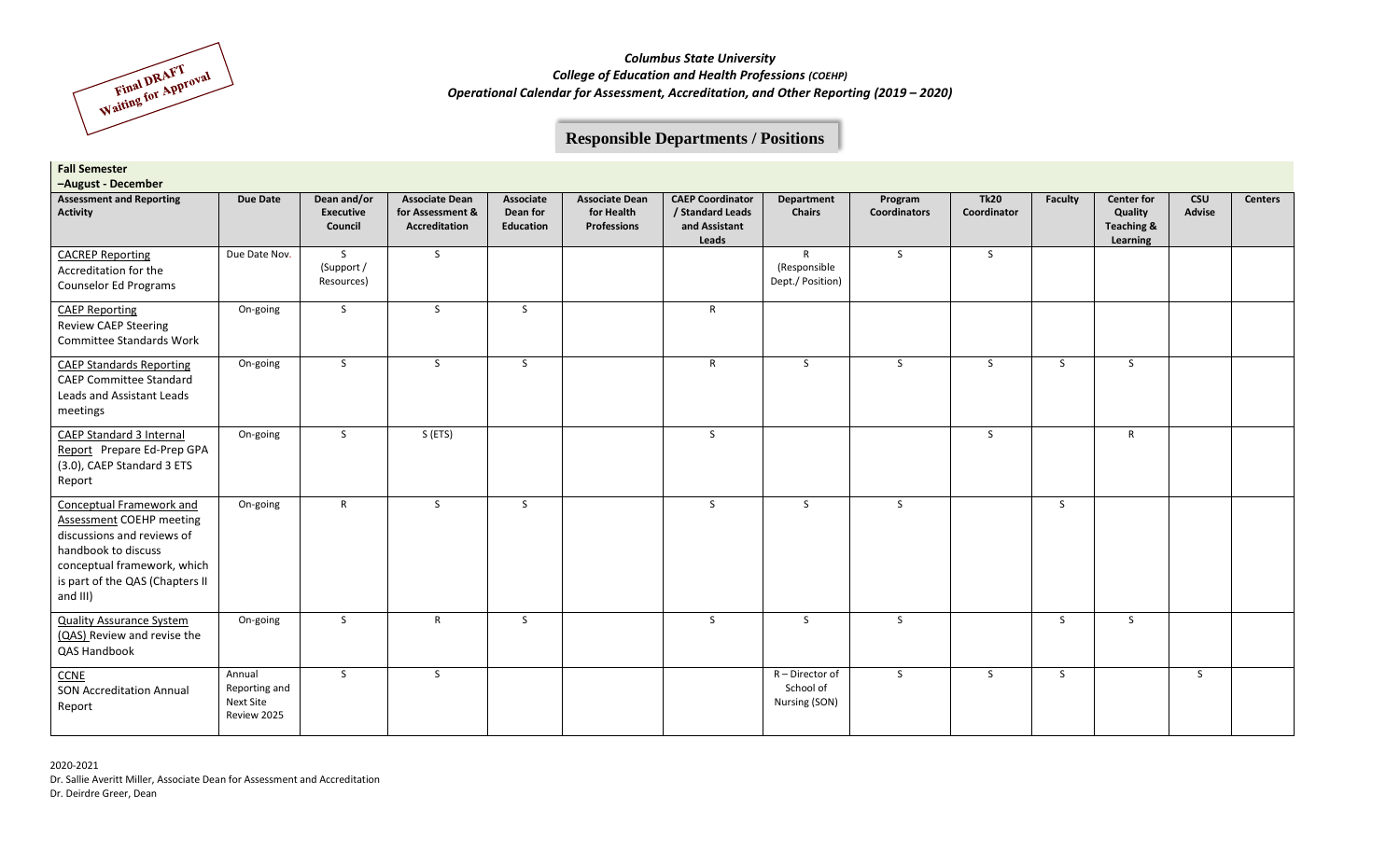

| <b>Fall Semester</b>                                                                                                 |                                                        |                                            |                                                            |                                           |                                                           |                                                                       |                                                            |                                |                            |                |                                                        |               |                |
|----------------------------------------------------------------------------------------------------------------------|--------------------------------------------------------|--------------------------------------------|------------------------------------------------------------|-------------------------------------------|-----------------------------------------------------------|-----------------------------------------------------------------------|------------------------------------------------------------|--------------------------------|----------------------------|----------------|--------------------------------------------------------|---------------|----------------|
| -August - December<br><b>Assessment and Reporting</b><br><b>Activity</b>                                             | <b>Due Date</b>                                        | Dean and/or<br><b>Executive</b><br>Council | <b>Associate Dean</b><br>for Assessment &<br>Accreditation | Associate<br>Dean for<br><b>Education</b> | <b>Associate Dean</b><br>for Health<br><b>Professions</b> | <b>CAEP Coordinator</b><br>/ Standard Leads<br>and Assistant<br>Leads | Department<br><b>Chairs</b>                                | Program<br><b>Coordinators</b> | <b>Tk20</b><br>Coordinator | <b>Faculty</b> | <b>Center for</b><br>Quality<br>Teaching &<br>Learning | CSU<br>Advise | <b>Centers</b> |
| <b>SACS APR &amp; IP</b><br>Complete Annual Program<br>Review and Improvement<br>Reports for previous year<br>(SACS) | July - August<br>2020 Assist.<br>VP for Inst<br>Assess | $\mathsf{R}$                               | S.                                                         | S                                         | S.                                                        |                                                                       | $R-S$                                                      | $\mathsf{R}$                   | S.                         | S.             |                                                        |               | $\mathsf{R}$   |
| <b>Strategic Plan</b>                                                                                                | On-going                                               | $\mathsf{R}$                               | $\mathsf{R}$<br>Committee<br>Co-Chair &<br>Initiative Lead | S                                         | R<br>Committee Lead<br>Initiative Lead                    |                                                                       | $\mathsf{R}$<br>Committee<br>Co-Chair &<br>Initiative Lead | S.                             |                            | $\mathsf{S}$   | S                                                      |               | S.             |
| Surveys<br>Inductee and Employer<br>Surveys (GaPSC) Review and<br>Analysis                                           | On-going                                               | S.                                         | $\mathsf{R}$                                               | S                                         | S.                                                        |                                                                       | S.                                                         | S                              | S.                         | S.             |                                                        |               |                |
| <b>Other PPEM Measures</b><br>Review and Plans for<br>Continue for Continuous<br>Improvement                         | On-going                                               | $R-S$                                      | $R-S$                                                      | S                                         | S.                                                        |                                                                       | $R-S$                                                      | $R-S$                          |                            | $R-S$          |                                                        |               |                |
| Title II<br><b>GACE Verification Period</b>                                                                          | Due Nov                                                | S                                          | $\mathsf{R}$                                               |                                           |                                                           |                                                                       | S                                                          | S                              |                            | S.             | <b>TPMS Data</b><br>Entry                              |               |                |
| <b>US News and World Report</b><br>Ed-Prep Best Graduate<br><b>Education Programs Ranking</b>                        | Due Dec                                                | S.                                         | $\mathsf{R}$                                               |                                           |                                                           |                                                                       | S                                                          | S.                             |                            | <sub>S</sub>   |                                                        |               |                |

*Note: Comprehensive Program Reviews 2020*

*\*Please notify the Associate Dean for Assessment and Accreditation of all changes in reporting due dates at: miller\_sallie@columbusstate.edu*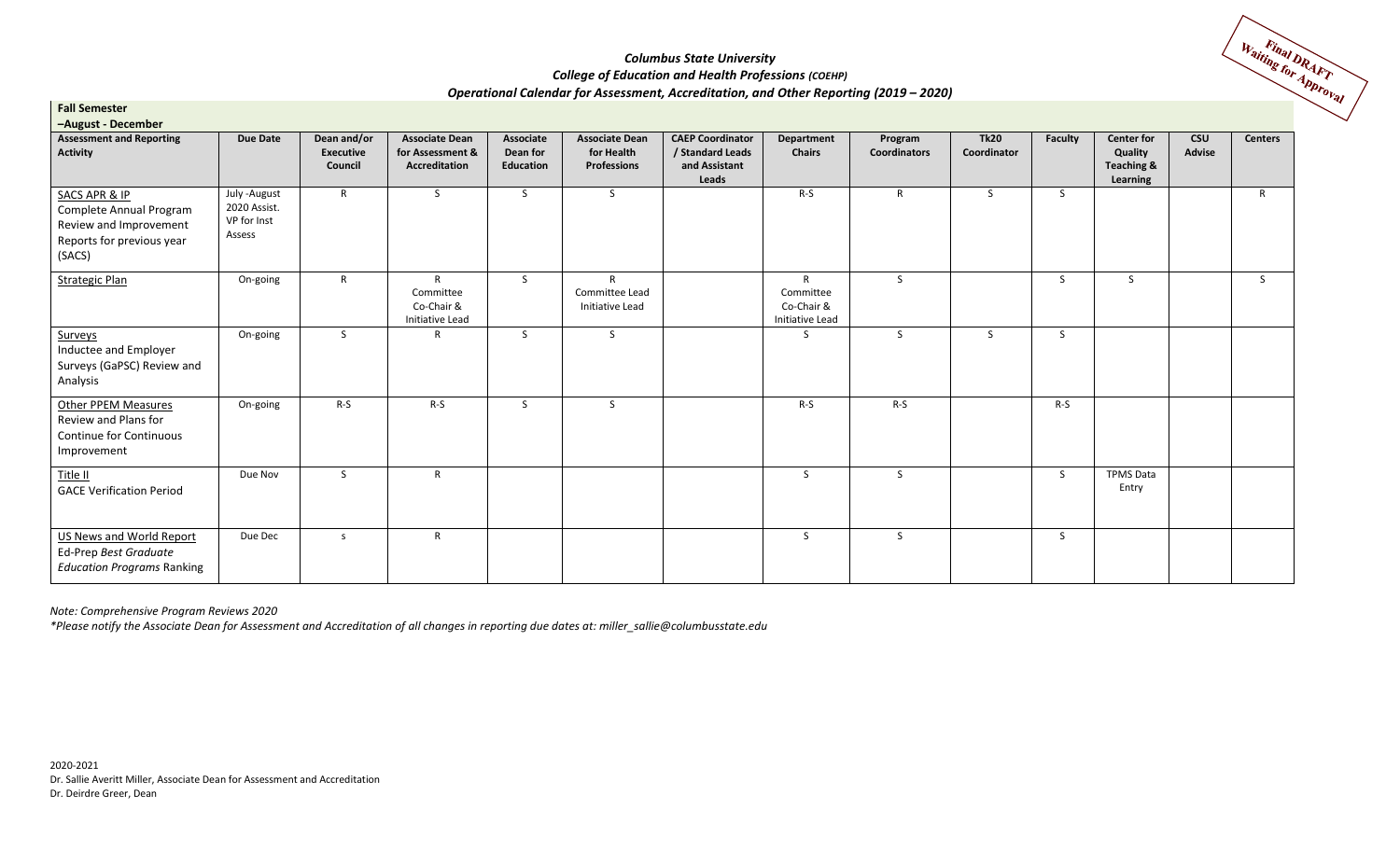

### **Responsible Departments / Positions**

| <b>Spring Semester</b><br>-January - May                                                                          |                                                              |                                     |                                                                       |                                           |                                                              |                                                                             |                                                                                            |                                |                            |                |                                                                  |                      |                |
|-------------------------------------------------------------------------------------------------------------------|--------------------------------------------------------------|-------------------------------------|-----------------------------------------------------------------------|-------------------------------------------|--------------------------------------------------------------|-----------------------------------------------------------------------------|--------------------------------------------------------------------------------------------|--------------------------------|----------------------------|----------------|------------------------------------------------------------------|----------------------|----------------|
| <b>Assessment and Reporting Activity</b>                                                                          | <b>Due Date</b>                                              | Dean and/or<br>Executive<br>Council | <b>Associate Dean for</b><br><b>Assessment &amp;</b><br>Accreditation | <b>Associate</b><br>Dean for<br>Education | Associate<br>Dean for<br>Health<br><b>Professions</b>        | <b>CAEP</b><br>Coordinator<br>/ Standard<br>Leads and<br>Assistant<br>Leads | <b>Department Chairs</b>                                                                   | Program<br><b>Coordinators</b> | <b>Tk20</b><br>Coordinator | <b>Faculty</b> | <b>Center for</b><br>Quality<br><b>Teaching</b><br>&<br>Learning | <b>CSU</b><br>Advise | <b>Centers</b> |
| <b>CAEP Annual Report</b>                                                                                         | Due April                                                    | $R-S$<br>(Responsible &<br>Support) | $R-S$                                                                 |                                           |                                                              |                                                                             | $R-S$<br>Teacher Education, Leadership,<br>& Counseling (TLC)                              | S                              |                            | S.             |                                                                  |                      |                |
| CAEP (GPA) Standard 3 Report<br>End-of-Semester Report                                                            | On-going                                                     | S                                   | S                                                                     |                                           |                                                              | S                                                                           | <sub>S</sub>                                                                               |                                | S                          |                | <sub>S</sub>                                                     |                      |                |
| <b>Department Chair Evaluations</b>                                                                               | Due March                                                    | $\mathsf{R}$                        |                                                                       |                                           |                                                              |                                                                             |                                                                                            |                                |                            |                |                                                                  |                      |                |
| <b>IPRC</b> report                                                                                                | Due April                                                    |                                     | $\mathsf{R}$                                                          |                                           |                                                              |                                                                             | $\mathsf{S}$                                                                               | S                              |                            |                |                                                                  |                      |                |
| <b>NCLEX</b>                                                                                                      | Due May                                                      | <sub>S</sub>                        | $\mathsf{S}$                                                          |                                           |                                                              |                                                                             | $\mathsf{R}$<br>Director, SON                                                              | $\mathsf{S}$                   |                            | S              |                                                                  |                      |                |
| <b>SACS APR &amp; IP</b><br>Complete Annual Program Review and<br>Improvement Reports for previous<br>year (SACS) | April 2020<br>Contact by<br>OIR&E<br>beginning<br>of Process | $\mathsf{R}$                        | S                                                                     | $\mathsf{S}$                              | $\mathsf{S}$                                                 |                                                                             | $R-S$                                                                                      | $\mathsf{R}$                   | S                          | S              |                                                                  |                      | $\mathsf{R}$   |
| <b>Strategic Planning</b>                                                                                         | Due March                                                    | $\mathsf{R}$                        | $\mathsf{R}$<br>Committee Co-<br>Chair & an<br>Initiative Lead        | S.                                        | $\mathsf{R}$<br>Committee<br>Lead & an<br>Initiative<br>Lead |                                                                             | $\mathsf{R}$<br>Committee Co-Chair &<br><b>Initiative Leads</b><br>Dr. Peker & Dr. Condrey | S                              |                            | S              | S.                                                               |                      | S              |
| Surveys<br>Inductee and Employer Surveys<br>(GaPSC) Review and Analysis                                           | On-going                                                     | S.                                  | $\mathsf{R}$                                                          | S                                         | $\mathsf{S}$                                                 |                                                                             | $\mathsf{S}$                                                                               | S                              | S                          | S              |                                                                  |                      |                |
| <b>Other PPEM Measures</b><br>Review and Plans for Continue for<br>Continuous Improvement                         | On-going                                                     | $R-S$                               | $R-S$                                                                 | <sub>S</sub>                              | S.                                                           |                                                                             | $R-S$                                                                                      | $R-S$                          |                            | $R-S$          |                                                                  |                      |                |
| Title II<br><b>Resolution Period</b>                                                                              | Due Jan                                                      | S.                                  | $\mathsf{R}$                                                          |                                           |                                                              |                                                                             |                                                                                            |                                |                            |                |                                                                  |                      |                |
| Title II<br>Review and submit final Title II data                                                                 | Due Feb                                                      | S.                                  | $\mathsf{R}$                                                          |                                           |                                                              |                                                                             |                                                                                            |                                |                            |                |                                                                  |                      |                |

*\*Please notify the Associate Dean for Assessment and Accreditation of all changes in reporting due dates at: miller\_sallie@columbusstate.edu*

*Note: Comprehensive Program Reviews 2020*